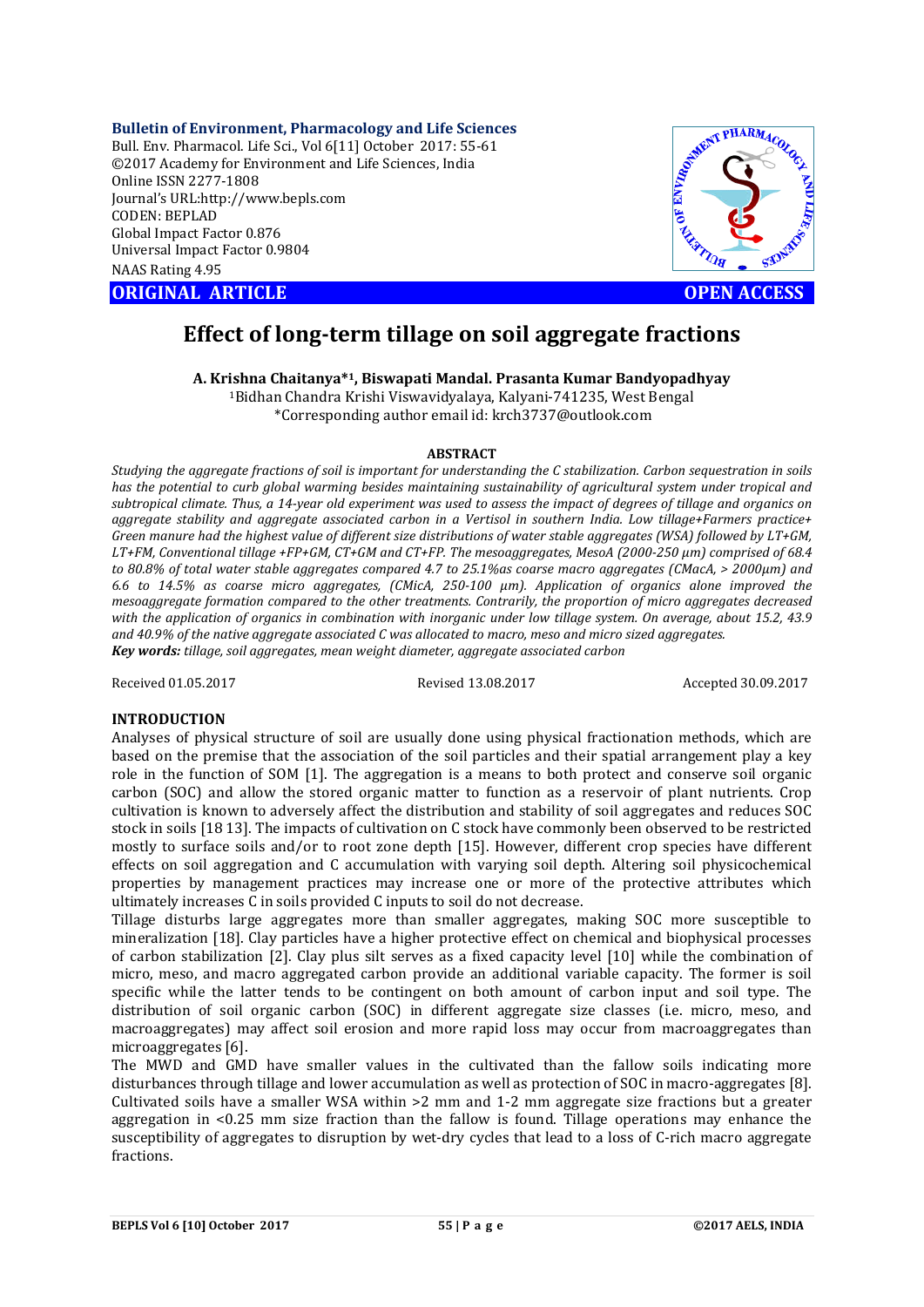The stability of intact water stable aggregates showed higher values in uncultivated soils than in cultivated soils. There were no significant differences in MWD between forest and pasture soils [5]. Although the importance of organic matter to improve soil aggregate stability is well known, the experiments showing the beneficial effects of organic matter on aggregate stability have been varied. For instance, some workers [3] found a significant correlation between organic matter and aggregate stability.

### **MATERIAL AND METHODS**

### **Site description**

The present long-term experiment was started in 2000 with sunflower-sorghum cropping system at Regional Agricultural Research Station, Bijapur, Karnataka, (16°77' latitude, 75°74' longitude and 578 m above mean sea level). The area receives, on an average, annual rainfall of approximately 585 mm. The mean annual minimum and maximum temperatures were 9.40C and 47.90C, respectively. The soil was classified as *vertisol*, alkaline and calcareous with clay texture. The site had the soil moisture and temperature regimes of aridic-ustic and isohyperthermic, respectively.

Sunflower (*Helianthus annuus* L.) – sorghum (*Sorghum bicolour* L.) were grown annually under rainfed condition. The variety M35-1 for sorghum and DSSH-3 or morden for sunflower was used in the present experiment. The experiment was laid out in split plot design with tillage (conventional and low tillage) as main plot and nutrient supply as sub-plot treatment, with three replications. Low tillage was practiced by one harrowing, one hoeing and hand weeding. The treatments considered in present experiment were: (i) conventional tillage + green manure  $(5 \text{ t} \text{ ha-1})$  (CT+GM), (ii) conventional tillage + farmers' practice (CT+FP), (iii) conventional tillage + farmers' practice + green manure (5 t ha<sup>-1</sup>) (CT+FP+GM), (iv) low tillage + green manure (5 t ha<sup>-1</sup>) (LT+GM), (v) low tillage + farmers' practice (LT+FP), (vi) low tillage + farmers' practice + green manure  $(5 \text{ tha-1})$   $(LT+FP+GM)$ .

# **Aggregate analysis and structural indices**

Two sets of six nested sieves with 2000, 1000, 500, 250, 100 and 53 µm diameter size class were used for the separation of water stable aggregates and subsequent calculation of different structural indices. Aggregate separation was done by using wet sieving apparatus (Yoder, 1936). Exactly 100 g of soil aggregates (2000 to 5000  $\mu$ m) in duplicate was slaked by submerging it in deionized water placing on top 2000 µm sieve for a while at room temperature. Water stable aggregates were then separated by moving the sieves up and down in a Yoder apparatus for 30 minutes. After correcting sand content in all the aggregates by dispersion with sodium hexametaphosphate, soil aggregate indices were calculated. Aggregates were then fractioned into coarse macro aggregates (CMacA, >2000 µm), mesoaggregates (MesoA, 250-2000 µm) and coarse microaggregates (CMicA, 100-250 µm). The sum of aggregates >250 µm was clubbed as macroaggregates (MacA) while aggregates <250 µm grouped into microaggregates (MicA). With the data of soil aggregates and primary particles the following soil aggregate indices were calculated.

### **Water stable aggregates**

From the weight of the soil particles (Aggregates + primary particles) in each size group, its proportion to the total sample weight was determined. Water stable aggregates (WSA) was the mass of stable aggregates divided by the total aggregate (stable + primary particles) mass as

Water stable aggregates (%)=
$$
\left[\frac{\text{(Weight of soil + sand)}\text{i} - \text{(Weight of sand)}\text{i}}{\text{Weight of sample}}\right] \cdot (1)
$$

Where, *i* denotes the size of the sieve. The percentage weight of water stable macroaggregates is the summation of soil aggregate-size fractions  $> 250$  um; while the percentage weight of water stable microaggregates are those retained in  $\lt 250$  µm.

# **Aggregate ratio**

Aggregate ratio (AR) is denoted by

Aggregate ratio = 
$$
\left[ \frac{\text{(Aggregates retained in} > 250 \text{ }\mu\text{m})}{\text{(Aggregates retained in} < 250 \text{ }\mu\text{m})} \right] \dots (2)
$$

### **Mean weight diameter**

After correction of sand content, the amount of aggregates remaining in each size fraction was used to calculate the mean weight diameter (MWD) of the water stable aggregates following van Bavel (1949) as:

Mean weight diameter (mm) = 
$$
\frac{\sum_{i=1}^{n} X_i W_i}{\sum_{i=1}^{n} W_i}
$$
 (3)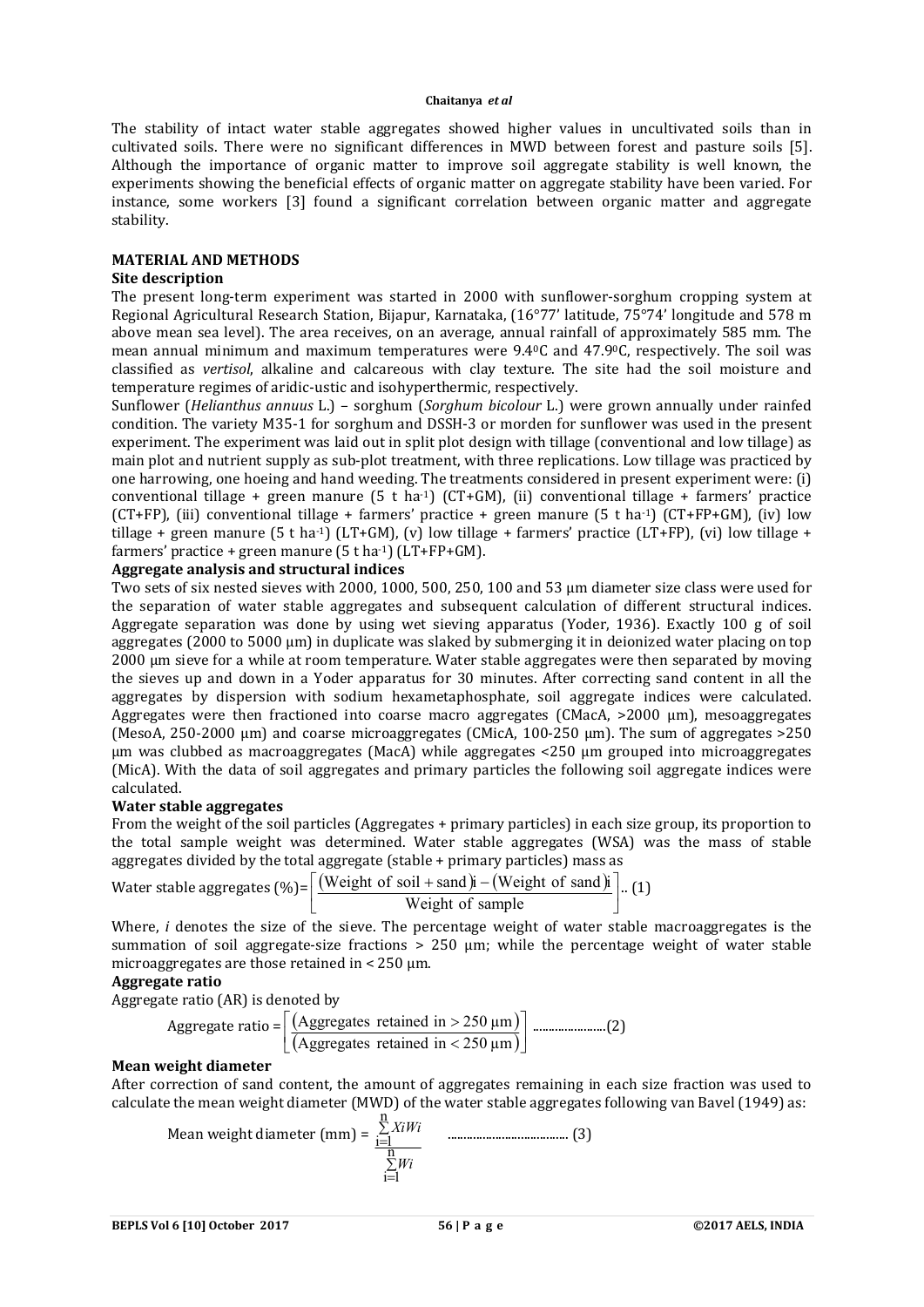Where, n is the number of fractions (100-250, 250-500, 500-1000, 1000-2000, > 2000 µm, *Xi* is the mean diameter (um) of the sieve size class  $(0.175, 0.375, 0.75, 1.5$  and  $2.0$  mm) and *Wi* is the weight of soil (g) retained on each sieve.

# **Geometric mean diameter**

Geometric mean diameter (GMD) an exponential index of aggregate stability was expressed as:

Geometric mean diameter (mm) = 
$$
\exp\left[\frac{\sum_{i=1}^{n} Wi \log Xi}{\sum_{i=1}^{n} Wi}
$$
 (4)

Where, n is the number of fractions same as MWD size, *Xi* is the mean diameter (mm) of the sieve size class same as MWD size and *Wi* is the weight of soil (g) retained on each sieve.

# **Percent aggregate stability**

The index percent aggregate stability or degree of aggregation (AS) of soil was calculated as:

$$
\left(\frac{\text{Percent soil particle} > 250 \,\mu\text{m} - \text{Percent primary particles} > 250 \,\mu\text{m}}{\text{Percent primary particles} < 250 \,\mu\text{m}}\right) \dots (5)
$$

# **Readily oxidisable organic carbon (OC)**

The oxidizable organic carbon (OC) was determined by Walkley and Black wet oxidation method (Walkley and Black, 1934). One-half g of ground (< 2.0 mm) soil was placed in a 500 ml Erlenmeyer flask to which 10 ml of 1.0 *N* K<sub>2</sub>Cr<sub>2</sub>O<sub>7</sub> was first added, followed by 20 ml concentrated sulphuric acid. After half an hour of the reaction under dark, the excess dichromate was determined by titrating against 0.5 *N*  $Fe(NH<sub>4</sub>)<sub>2</sub>(SO<sub>4</sub>)<sub>2</sub>$ . 6H<sub>2</sub>O. The amount of dichromate consumed by the soil was used to calculate the amount of OC based on the theoretical value of 1.0 ml 1.0  $N$  K<sub>2</sub>Cr<sub>2</sub>O<sub>7</sub> oxidises 3.0 mg C.

### **Statistical analysis**

Means of three replicates and standard errors of the means were calculated for all the pools of soil organic carbon (on dry weight basis). The data were analysed using randomized block design (RBD). Statistical analysis was performed by DOS-based SPSS version 12.0. The SPSS procedure was used for analysis of variance (ANOVA) to determine the statistical significance of treatments as well as of cropping systems. The 5.0% probability level is regarded as statistically significant.

# **RESULTS AND DISCUSSION**

### **Water stable aggregates and structural indices**

The total water stable aggregates (WSA) in the experimental soils ranged from 67.0 to 73.2% under different treatments. Among the treatments, LT+FP+GM had the highest value of different size distributions of water stable aggregates (WSA) followed by LT+GM, LT+FM, CT+FP+GM, CT+GM and CT+FP (Table 1). The mesoaggregates, MesoA (2000-250 µm) comprised of 68.4 to 80.8% of total WSA compared 4.7 to 25.1% as coarse macro aggregates (CMacA,  $>$  2000 km) and 6.6 to 14.5% as coarse micro aggregates, (CMicA, 250-100 µm). Application of organics alone improved the mesoaggregate formation compared to the other treatments. Contrarily, the proportion of micro aggregates decreased with the application of organics in combination with inorganic under low tillage system (Table 1). This indicated a higher formation of bigger aggregates with the supplementation of organics. Similar results also were observed by Huang et al.(2010) and Bandyopadhyay *et al*. [1]. The organic matter is classified as an important binding agent for aggregation and is responsible for the formation and stability of soil aggregates [23] through biotic mechanism [26]. The added organics could supply additional fresh organic residues (water soluble and hydrolysable substrates) and C to the soil resulting in production of microbial polysaccharides that increase aggregate cohesion. This explained the observed progressive increase in aggregate stability to mechanical breakdown. Positive effects of green manure and FYM application on aggregate stability have been reported in a number of studies [1, 17].

The proportion of large macro aggregates within the total soil aggregates is the most important fraction to evaluate the effect of management practices on soil aggregation, because it exerts a strong influence on the mean weight diameter (MWD), a comprehensive index for evaluating soil aggregation [12]. Again, higher crop residue-C might have an effect on aggregate stability as plant roots are important binding agents at the scale of macro aggregates [19]. The presence of soil microbial biomass may also influence aggregate formation [20]. FYM applied soils exhibited higher values of aggregate indices. The variationsin structural indices among the treated organics might also be influenced by their bio-chemical compositions.

Results showed that the mean weight diameter was significantly (p< 0.05) higher in soils under LT+FP+GM (1.34 mm). Geometric mean diameter (GMD) also exhibited similar trend which ranged from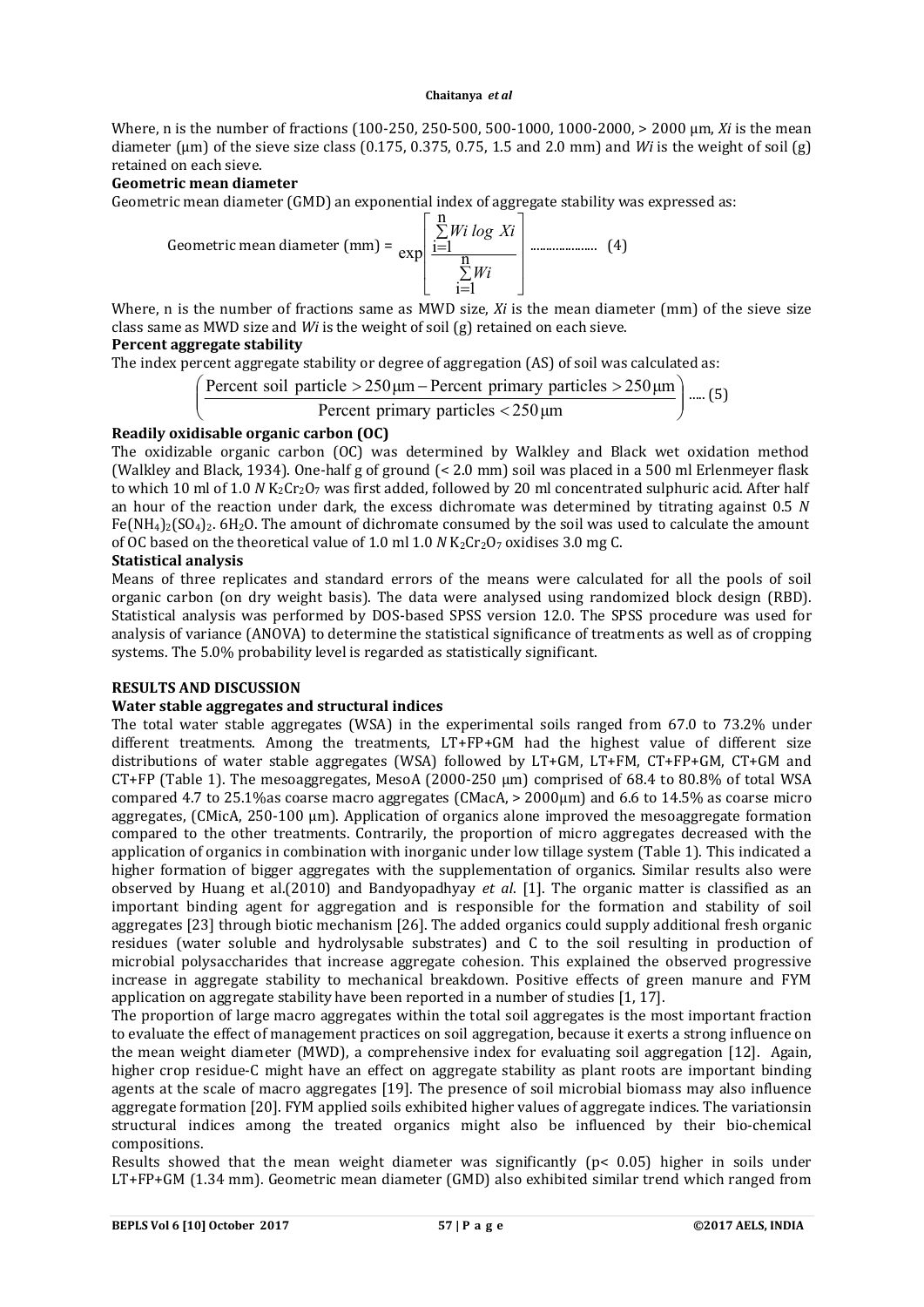0.95 to 1.1 mm. Aggregate ratio (AR) showed similar trend, with the significantly higher values in soils under LT+FP+GM treatment (2.2) but lowest values in soil under CT+FP and CT+GM (1.3). FP+GM under low tilled soils showed higher MWD, GMD, AR and AS than those under the other treatments (Table 2).

| Table 1. Influence of treatments on distribution of water stable aggregates into different size fractions at surface layer |
|----------------------------------------------------------------------------------------------------------------------------|
| $(0-15 \text{ cm})$                                                                                                        |

|            | % Water stable aggregates |                   |                   |                   |                   |                  |                   |  |
|------------|---------------------------|-------------------|-------------------|-------------------|-------------------|------------------|-------------------|--|
|            | CMacA                     |                   | MesoA             |                   | Total macro       | CMicA            | Total             |  |
|            | > 2000                    | 2000-1000         | 1000-500          | 500-250           | aggregates        | 250-100          | wsa               |  |
| Treatment  | um                        | um                | um                | um                |                   | um               |                   |  |
| $CT+GM$    | 3.1c                      | 8.7c              | 24.2a             | 21.3a             | 57.3 $d$          | 9.7a             | 67.0 b            |  |
| $CT+FP$    | 6.4 <sup>bc</sup>         | 17.0 <sup>b</sup> | 27.9a             | 5.2c              | 56.5 $d$          | 6.3ab            | 62.8c             |  |
| $CT+FP+GM$ | $12.0$ ab                 | 14.4 <sup>b</sup> | 23.4a             | $10.3 \text{ bc}$ | $60.1$ cd         | $8.1$ ab         | 68.2 <sup>b</sup> |  |
| $LT+GM$    | 8.2 <sub>bc</sub>         | 10.1 c            | 26.4a             | 19.7 <sup>b</sup> | 64.5 <sup>b</sup> | 6.7ab            | $71.1$ ab         |  |
| $LT+FP$    | 9.6 <sup>bc</sup>         | 15.0 <sup>b</sup> | 24.2 <sup>a</sup> | $13.7$ ab         | $62.5 \text{ bc}$ | $6.5$ ab         | 69.1 <sup>b</sup> |  |
| $LT+FP+GM$ | 18.3 <sup>a</sup>         | 21.8a             | 21.6a             | 6.7 <sup>bc</sup> | 68.4a             | 4.8 <sup>b</sup> | 73.2a             |  |

Different small letters within the same column show the significant difference at p = 0.05 according to Duncan Multiple Range Test for separation of mean ; CT+GM=Conventional tillage+ green manure, CT+FP=conventional tillage + Farmers practice, CT+FP+GM= conventional tillage+ farmers practice+ green manure, LT+GM=low tillage+ green manure, LT+FP= low tillage+ farmers practice, LT+FP+GM=low tillage+ farmers practice+ green manure

Table 2. Influence of treatments on aggregate indices of experimental soils at 0-15 cm soil depth

| Treatment  | MWD/mm            | GMD(mm)           | AR                | $AS(\%)$ |
|------------|-------------------|-------------------|-------------------|----------|
| $CT+GM$    | 0.92 <sup>d</sup> | 0.96c             | 1.3 <sup>d</sup>  | 50.5 $b$ |
| $CT + FP$  | $1.20$ ab         | $1.08$ ab         | 1.3 <sup>d</sup>  | 74.2 a   |
| $CT+FP+GM$ | $1.25$ ab         | 1.10a             | $1.5$ $cd$        | 74.7 a   |
| LT+GM      | $0.99$ cd         | 0.95c             | 1.8 <sup>b</sup>  | 74.9 a   |
| LT+FM      | $1.13 \text{ bc}$ | 1.03 <sup>b</sup> | 1.7 <sup>bc</sup> | 76.2a    |
| $LT+FP+GM$ | 1.34a             | 1.10a             | 2.2a              | 80.0a    |

Different small letters within the same column show the significant difference at  $p = 0.05$  according to Duncan Multiple Range Test for separation of mean

| Table 3. Percent distribution of aggregate associated C into different aggregate fractions and percent change over |
|--------------------------------------------------------------------------------------------------------------------|
| 50% RDF (values within the bracket)                                                                                |

| <u>JUMILLE I RAIUCI MILIIIII URU DI UCIVOLI</u> |               |            |              |  |  |  |  |
|-------------------------------------------------|---------------|------------|--------------|--|--|--|--|
| Treatment                                       | CmacA         | MesoA      | MicroA       |  |  |  |  |
| $CT+FP$                                         | 15.51         | 45.21      | 39.28        |  |  |  |  |
| $CT+FP+GM$                                      | $12.65(-9.0)$ | 42.25(4.3) | 45.10 (28.1) |  |  |  |  |
| $LT+FM$                                         | 14.97         | 42.55      | 42.48        |  |  |  |  |
| $LT+FP+GM$                                      | 16.10 (14.3)  | 41.24(3.0) | 42.66(6.8)   |  |  |  |  |

Table 4. Aggregate associated C under different size fractions under different treatment

|            | Size fraction $(\mu m)$  |                   |                   |                  |                   |                          |                  |                   |                   |
|------------|--------------------------|-------------------|-------------------|------------------|-------------------|--------------------------|------------------|-------------------|-------------------|
|            | Macro aggregated $C(\%)$ |                   |                   |                  |                   | Micro aggregated $C(\%)$ |                  |                   |                   |
|            | CMac                     | MesoAC            |                   |                  | Total             | CMic                     | FMic             | $(Silt +$         | Total             |
|            | AC                       | $1000 -$          | $500 -$           |                  | Macro             | AC                       | AC               | clay)             | Micro             |
|            | > 2000                   | 2000              | 1000              | $250 -$          | AC                | $100 -$                  | 53-100           | AC                | AC                |
| Treatment  | um                       | μm                | um                | $500 \mu m$      |                   | $250 \mu m$              | um               | $< 53 \text{ µm}$ |                   |
| $CT+GM$    | $9.3$ ab                 | 9.3a              | 9.3a              | 8.2a             | 39.3a             | 7.4 <sup>d</sup>         | 6.8 <sup>d</sup> | 8.9 <sup>c</sup>  | 25.3 <sup>d</sup> |
| $CT+FP$    | $9.1$ ab                 | 10.1 <sup>a</sup> | 8.8ab             | 7.5 <sup>b</sup> | 38.7 <sup>a</sup> | 7.0 <sup>d</sup>         | 7.7c             | 8.3 <sup>d</sup>  | 25.1 <sup>d</sup> |
| $CT+FP+GM$ | 8.2 <sup>b</sup>         | 10.0 <sup>a</sup> | $9.2$ ab          | 8.3a             | 39.0a             | 9.1a                     | 9.7a             | 10.6 <sup>a</sup> | 31.5a             |
| $LT+GM$    | $9.3$ ab                 | 10.2 a            | 8.3 <sup>b</sup>  | 7.4 <sub>b</sub> | 38.4a             | 8.4ab                    | $8.8$ ab         | 8.9c              | 28.3c             |
| $LT+FM$    | $9.1$ ab                 | 9.3a              | 8.6 <sup>ab</sup> | 7.9ab            | 38.0 <sup>a</sup> | $7.6$ cd                 | 8.6 <sup>b</sup> | 9.5 <sup>b</sup>  | 27.9c             |
| $LT+FP+GM$ | 10.4a                    | 9.3a              | 9.3a              | 7.9ab            | 40.1 a            | 8.3 <sub>bc</sub>        | $9.3$ ab         | 9.9 b             | 29.6 <sup>b</sup> |

Different small letters within the same column show the significant difference at  $p = 0.05$  according to Duncan Multiple Range Test for separation of mean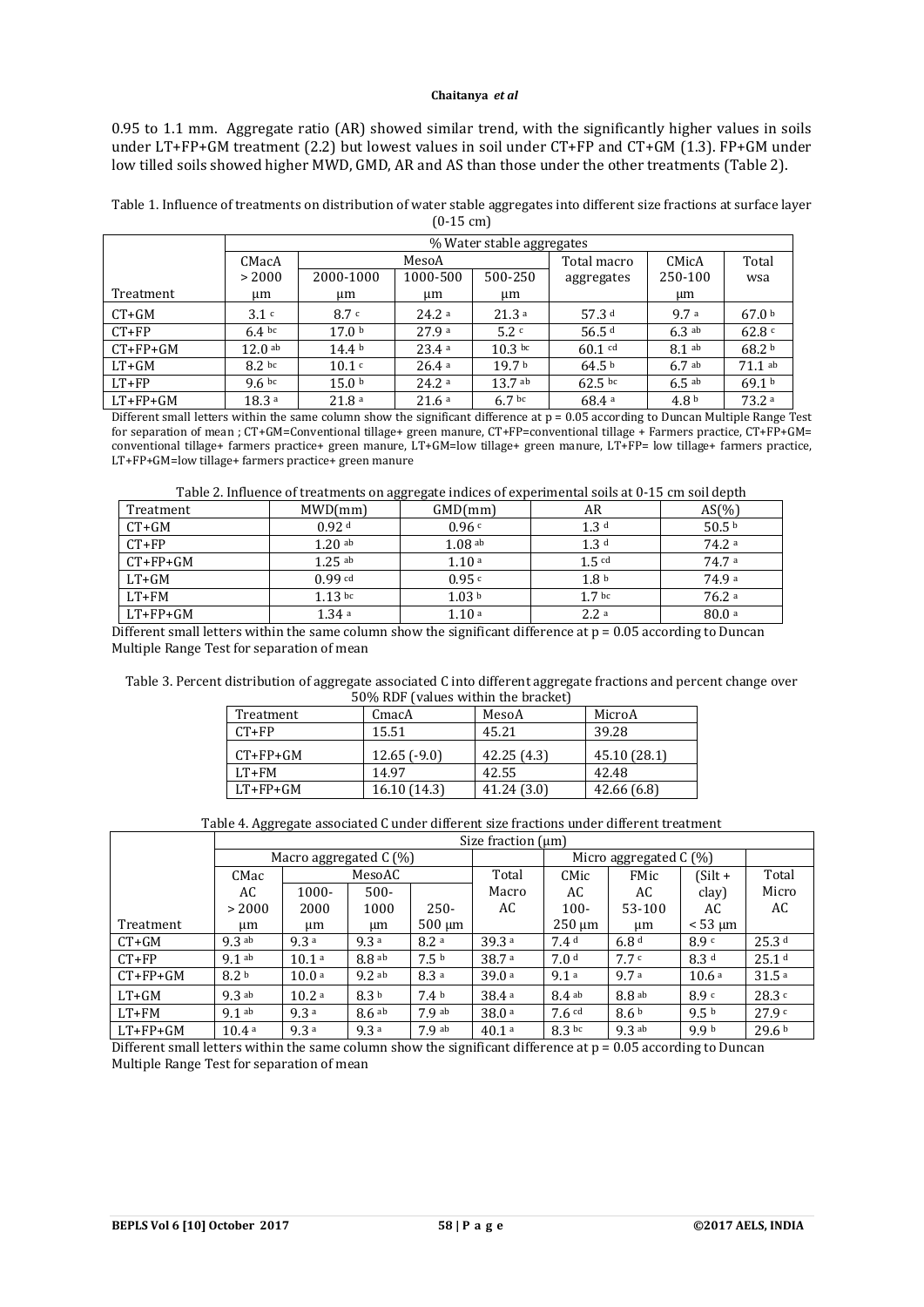

Figure 1. Relationship between cumulative carbon inputs and C associated with different sized aggregates

# **Aggregate associated carbon fractions**

The aggregate associated C in different sized fractions is presented in Table 4. Incorporation of organics like GM with inorganic significantly (p<0.05) increased C concentration in different sized aggregates over the treatment with sole inorganics under both the tillage systems. The maximum amount of SOC was retained in 1000-2000 µm sized fraction followed silt+clay (< 53 µm), coarse macroaggregate (>2000  $\mu$ m), 500-1000  $\mu$ m, fine micro aggregate (53-100  $\mu$ m), coarse micro aggregate (100-250  $\mu$ m) and 250-500µmfractions. Total macroaggregate associated carbon was higher under LT+FP+GM while total micro aggregate associated carbon was higher under CT+FP+GM treatments. Of the total aggregate associated C, macro aggregates ( $> 250 \mu m$ ) had higher amounts (58.2%) compared to micro aggregates ( $< 250 \mu m$ , 41.7%).Application of organics increased C accumulation in different aggregates, the effect was more pronounced with macroaggregates than microaggregates.

Irrespective of the treatments, a maximum amount of C was found with mesoaggregate fractions (250- 2000 µm, 25.8-27.6 g kg<sup>-1</sup>) followed by silt + clay (< 53 µm) fraction (8.3-10.6 g kg<sup>-1</sup>), coarse macro aggregates (> 2000 µm,  $8.3-10.4$  g kg<sup>-1</sup>), fine micro aggregates (53-100 µm,  $6.8-9.7$  g kg<sup>-1</sup>), coarse micro aggregates (100-250  $\mu$ m, 7.0-9.1 g kg<sup>-1</sup>) in a decreasing order, constituting, on an average, 39.6, 14.0, 13.8, 12.7 and 11.9%, respectively, of the total aggregate associated C (Table 4).

Aggregate associated C strongly influences C sequestration and dynamics of C cycling in soils. Following 14 years of continuous cropping with different management practices, the experimental soils demonstrated preferential sequestration of SOC in the meso-aggregate fraction (250-2000). In fact, such sequestration was more with particles of decreasing sizes.A higher surface area for smaller particles may be responsible for this. Christensen [2] and Kong et al. [14] also reported similar results. Gupta Choudhury [9] and Datta [4] also reported similar findings in Indian subcontinent.

An attempt was made to find out if application of GM/FYM could influence the distribution of carbon among macro, meso and micro sized aggregates. On average, about 15.2, 43.9 and 40.9% of the native aggregate associated C was allocated to macro, meso and micro sized aggregates (Table 3). On external application of C in the form of GM/FYM, there was a significant change in the proportion of such allocation into different fractions under both the tillage treatments. A higher amount of the applied C found its way to macro aggregates under low tillage, however under conventional tillage more C was stabilized in microaggregates. We know that the C associated with micro aggregates was more stable. Hence, it is reasonable to conclude that a higher amount of C stabilized in soils when applied as GM/FYM under conventional tillage was due to its preferential association with microaggregates.

A positive linear relationship was observedbetween the cumulative C inputs into the soils (during the whole period of experimentation) and the aggregate associated C (Fig 1). Such relationship was stronger particularly with the C associated with the aggregate size fractions of  $\lt$  53  $\mu$ m (R<sup>2</sup>=0.65). This indicated that smaller particles with greater surface area may be responsible for scavenging a sizable amount of C in micro aggregates. Kong *et al*. [13] and Majumder *et al*. [14] also reported similar results. However, there was a little influence of increasing C inputs on C associated with aggregates of coarse macro and 1000-2000 µm size aggregate fractions.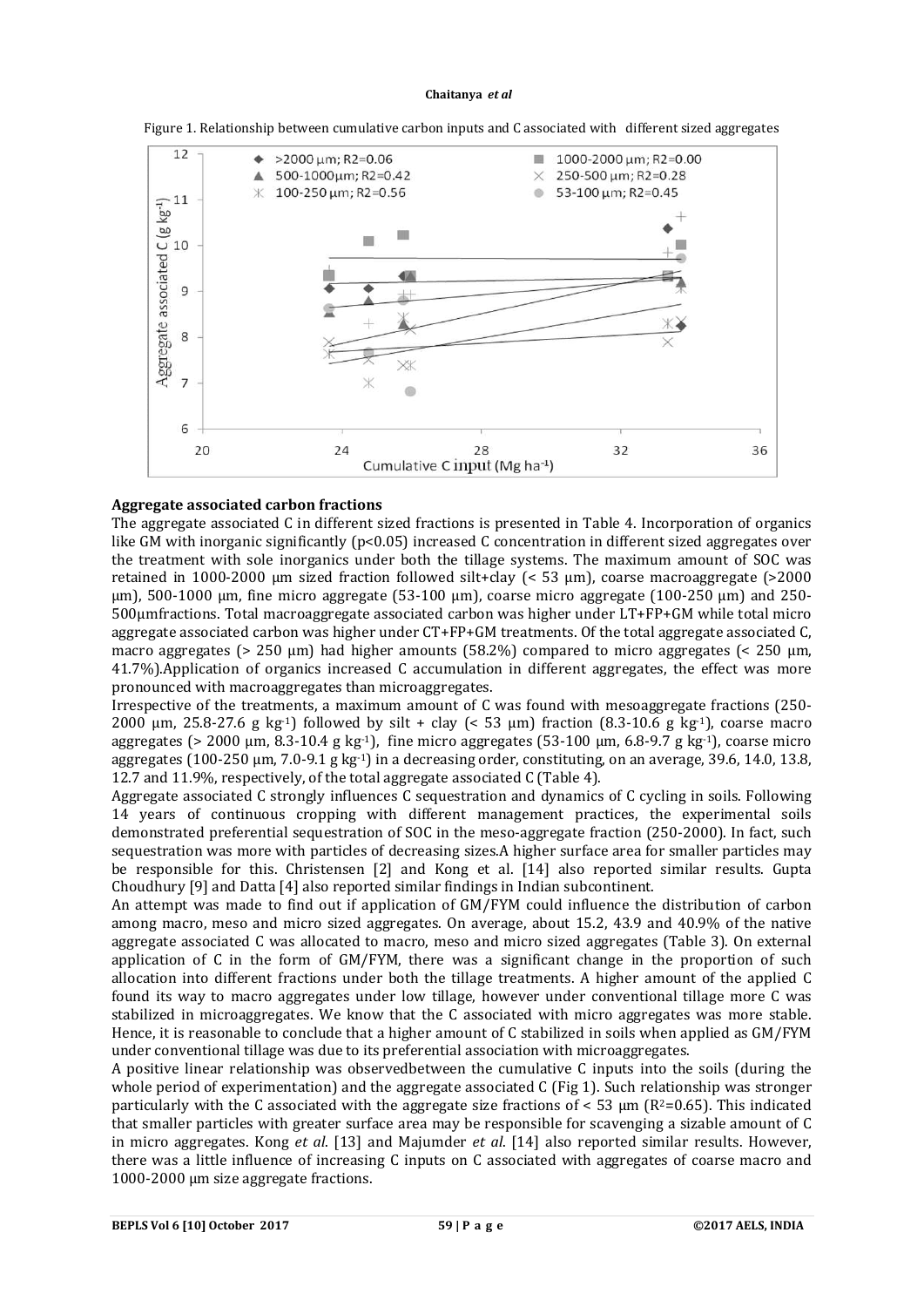# **CONCLUSION**

Out of the total aggregate associated C, mesoaggregates shared the maximum proportion (39.6%) followed by silt + clay fraction (14.0%), coarse macroaggregate (13.8), fine macro aggregate (12.7%) and coarse microaggregates (11.9%). Thus, it can be concluded that long-term cultivation with balanced fertilization and organic supplementation under arid region caused a net C sequestration in soil under both the tillage practices. A higher amount of stabilization was observed in soils with conventional tillage compared with low tillage and a tendency of SOC to be sequestered to long-term storage of C in soils.

### **REFERENCES**

- 1. Bandyopadhyay, P.K., Saha, S., Mani, P.K. and Mandal, B. (2010). Effect of organic inputs on aggregate associated organic carbon concentration under long-term rice-wheat cropping system. Geoderma 154: 379-386.
- 2. Christensen, B.T. (1986). Straw incorporation and soil organic matter in macroaggregates and particle size separates. Journal of Soil Science 37: 125-135.
- 3. Christensen, B.T. (1996). Carbon in primary and secondary organomineral complexes. In: Carter, M.R., Stewart, B.A. (Eds.), Structure and Organic Matter Storage in Agricultural Soils. Lewis Publ., Boca Raton, FL, pp. 97–165
- 4. Datta, A. (2016). Stabilization of organic carbon and its saturation deficit in soils under different agro-ecological zones in India. Ph.D. thesis, Bidhan Chandra Krishi Viswavidyalaya, WestBengal.
- 5. Emadi, M., Emadi, M., Majid, B., Hamed, F. and Mahboub, S. (2008). Effect of Land Use Change on Selected Soil Physical and Chemical Properties in North Highlands of Iran. Journal of Applied Sciences 8: 496-502.
- 6. Eynard, A., Schumacher, T.E., Lindstrom, M.J., Malo, D.D., (2005). Effects of agricultural management systems on soil organic carbon in aggregates of Ustolls and Usterts. Soil Tillage Research. 81, 253–263.
- 7. Gregorich, E.G., Beare, M.H., McKim, U.F. and Skjemstad, J.O. (2006). Chemical and biological characteristics of physically uncomplexed organic matter. Soil Science Society of America Journal. 70, 975–985.
- 8. Gupta Choudhury, S., Bandyopadhyay, P.K., Mallick, S. and Sarkar, S. (2010). Soil aggregation as affected by cultivation under low and upland situations. Journal of the Indian Society of Soil Science 58 (4): 371-375.
- 9. Gupta Chowhury, S. (2011). Pathways of Carbon Sequestration in Soils under Different Agro-ecological Zones in India using Long-term Fertility Experiments. Ph.D. thesis, Bidhan Chandra Krishi Viswavidyalaya, WestBengal.
- 10. Hassink, J., Whitmore, A.P., (1997). A model of the physical protection of organic matter in soils. Soil Science Society of America Journal. 61, 131–139
- 11. Huang, S., Peng, X., Huang, Q. and Zhang, W. (2010). Soil aggregation and organic carbon fractions affected by long-term fertilization in a red soil of subtropical China. Geoderma 154: 364-369.
- 12. Jiao Y, Whalen J.K. and Hendershot, W.H. (2006). No-tillage and manure applications increase aggregation and improve nutrient retention in a sandy-loam soil. Geoderma 134: 24–33
- 13. Kong, A.Y.Y., Six, J., Bryant, D.C., Denison, R.F. and Kessel, C. van. (2005). The relationship between carbon input, aggregation, and soil organic carbon stabilization in sustainable cropping systems. Soil Science Society of America Journal 69: 1078-1085.
- 14. Majumder, B., Mandal, B., Bandyopadhyay, P.K. and Chaudhury, J. (2007). Soil organic carbon pools and productivity relationships for 34 year old rice-wheat-jute agroecosystem under different fertilizer treatments. Plant Soil 297: 53-67.
- 15. Paustian, K., Collins, H.P. and Paul, E.A. (1997b). Management controls on soil carbon. In: Paul, E.A., Paustian, K., Elliot E.T., Cole, C.V. (eds.), Soil Organic Matter in Temperate Agroecosystems: Long-term Experiments in north America. CRC press, Boca Raton, FL, pp.15-42.
- 16. Schjonning, P., Munkholm, L.J. and Elmholt, S. (2006). Crop rotation and animal manure effects on soil. I. Organic carbon and tilth formation. Summary 7750: Organic eprints. http://org prints.org/7750/.3
- 17. Singh, G., Jalota, S.K. and Singh, Y. (2007). Manuring and residue management effects on physical properties of a soil under the rice–wheat system in Punjab, India. Soil and Tillage Research 94: 229–238.
- 18. Six, J., Elliott, E.T., Paustian, K., Doran, J.W., (1998). Aggregation and soil organic matter accumulation in cultivated and native grassl and soils. Soil Science Society of America Journal. 62,1367–1377.
- 19. Six, J., Thomas, J.C., Brahamsha, B., Lemoine, Y. and Partensky, F. (2004). Photophysiology of the marine cyanobacteriumSynechococcussp. WH8102, a new model organism. Aquatic Microbial Ecology 35: 17–29.
- 20. Six, J., Worden, A.Z., Rodriguez, F., Moreau, H. and Partensky, F. (2005). New insights into the nature and phylogeny of prasinophyte antenna proteins: Ostreococcustauri, a case study. Molecular Biology and Evolution 22: 2217–2230.
- 21. Six, J., Paustian, K., Elliott, E.T. and Combrink, C. (2000). Soil structure and organic matter: I. Distribution of aggregate size classes and aggregate-associated carbon. Soil Science Society of American Journal 64: 681-689.
- 22. Sposito, G., Skipper, N.T., Sutton, R., Park, S.H., Soper, A.K., Greathouse, J.A., (1999). Surface geochemistry of the clay minerals. Proc. Natl. Acad. Sci. 96, 3358–3364.
- 23. Tisdall, J.M., Oades, J.M., (1982). Organic matter and water stable aggregation in soils. Journal of Soil Science. 33, 141–163
- 24. Van Bavel, C.H.M. (1949). Mean weight diameter of soil aggregates as a statistical index of aggregation. Soil Science Society of America Journal 14: 20-23.
- 25. Walkey, A. and Black, I.A. (1934). An examination of the Degtjareff method for determining soil organic matter and a proposed modification of the chromic acid titration method. Soil Science 37: 29-38.